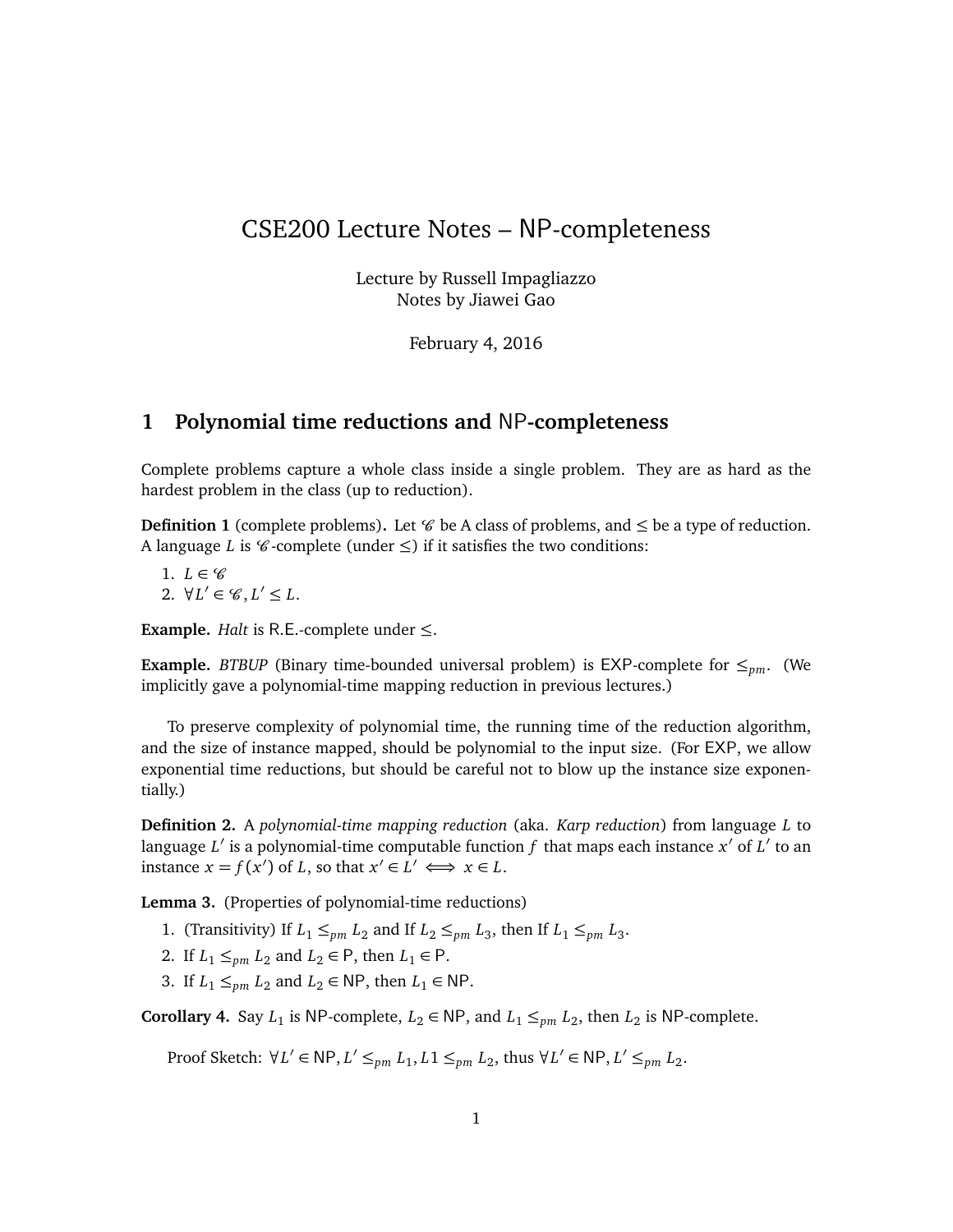# **2 How to prove of** NP**-completeness**

To show a reduction from L' to L, we we'd better consider a function that not only maps instances to instances, but also maps solutions to solutions. i.e.

 $\left(\text{instance } x', \text{solution } y', R'(x', y')\right) \xrightarrow{f} \left(\text{instance } x, \text{solution } y, R(x, y)\right).$ 

Thus, we need to show:  $(x' \in L' \iff \exists y' R'(x', y'))$  iff  $(x \in L \iff \exists y R(x, y))$ 

How to prove this? If we find a *y*, from mapping *g* we get a solution *y* 0 . And in the other direction, from a solution  $y'$ , a mapping  $h(y')$  gives  $y$ . (the latter direction is important in the proof, but often missed by people).

Here is an outline of what an NP-completeness solution should look like.

## **Proof Template**

*L*1 is a known NP-complete problem.

Objective: prove  $L_2$  is NP-complete.

1. Show  $L_2$  is in NP.

- Say what a solution or witness *y* is.
- Show that the length of witness in bounded by poly(*n*).
- Show that verifying witness is in polynomial time.

(*Most of the time, the three steps are trivial (e.g. for graph* 3*-coloring, the witness is the coloring.), but they are imperative in a* NP*-completeness proof.*)

- 2. Give the actual function for construct  $x_2$  from  $x_1$ .
- 3. Define a map *g* from solution  $y_2$  for  $x_2$  (under  $R_2$ ) to solution  $y_1$  for  $x_1$ .
	- Assume  $R_2(x_2, y_2)$ , prove  $R_1(x_1, y_1)$ .
- 4. Define a map *h* from solution  $y_1$  for  $x_1$  (under  $R_1$ ) to solution  $y_2$  for  $x_2$ .
	- Assume  $R_1(x_1, y_1)$ , prove  $R_2(x_2, y_2)$ .

# **3 Satisfiability is** NP**-complete**

**Definition 5.** A *Boolean circuit* consists of

- Input gates  $g_1 = x_1, \ldots, g_n = x_n$
- For  $i \in \{n_1, \ldots, m\}$ , (*i* is the *size* of the circuit.) gate  $g_i = op_i(g_j, g_k)$ ,  $1 \leq j, k < i$ .
- Operation *op<sup>i</sup>* ∈ 1, 0,¬*g<sup>j</sup>* , *g<sup>j</sup>* ∧ *g<sup>k</sup>* , *g<sup>j</sup>* ∨ *g<sup>k</sup>*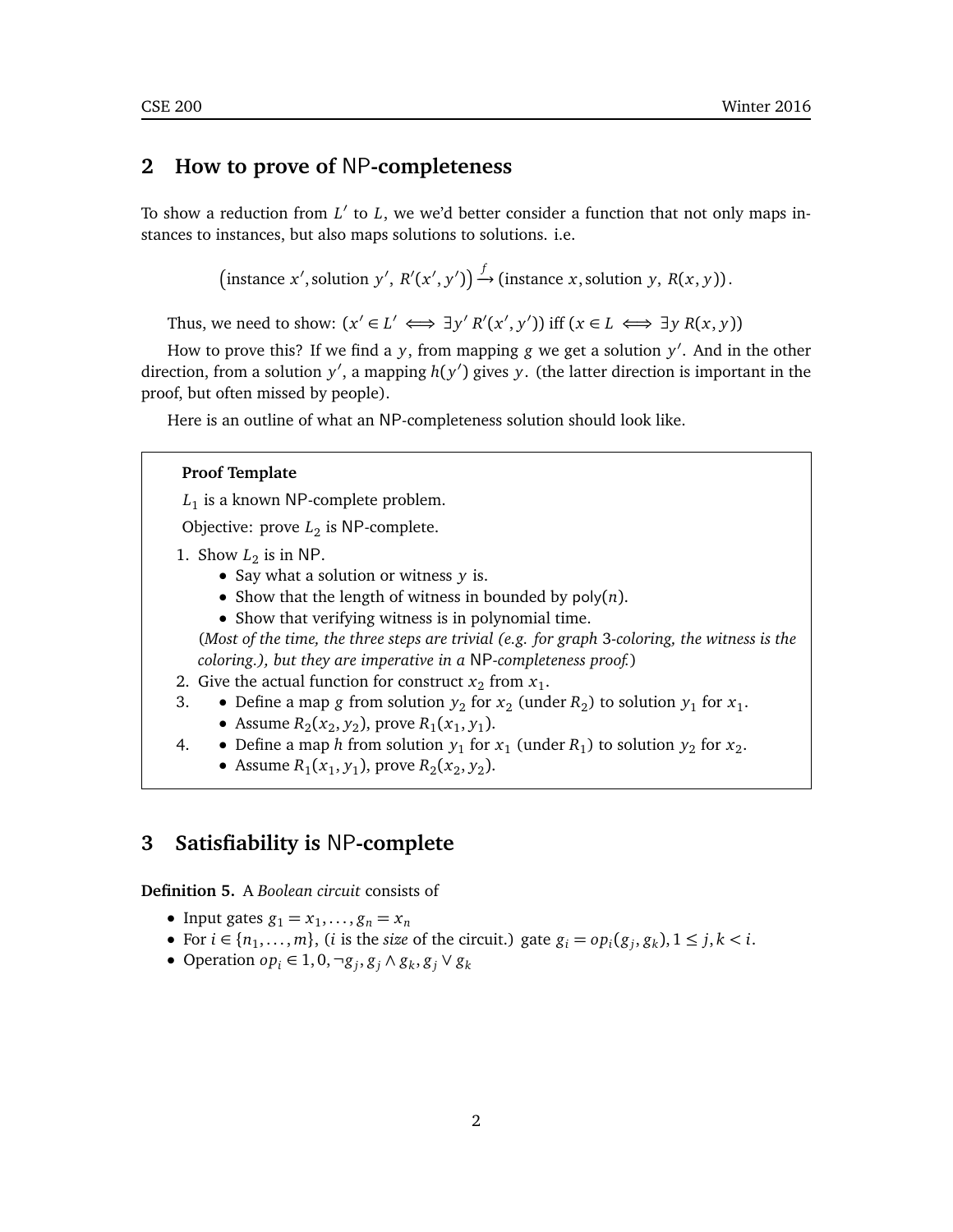**Example.**

```
g_1 = x_1g_2 = x_2g_3 = x_3g_4 = g_1 \vee g_2g_5 = \neg g_3g_6 = g_4 \wedge g_5
```
The circuit defined above, with  $g_6$  as an output gate, computes  $(x_1 \vee x_2) \wedge \neg x_3$ .

The circuit model is different the computation models we introduced before. For each size of input, there can be a different circuit. Each fixed size of input has its own algorithms rather than a finitely described algorithm for all sizes. This is called a *non-uniform* computation model.

A *circuit family*  $(C_0, C_1, \ldots, C_n, \ldots)$  *is <i>P-uniform if there is an algorithm that given <i>n*, outputs  $C_n$  in time poly $(n)$ .

**Theorem 6.**  $L \in \mathsf{P}$  iff there is a P-uniform circuit family for  $L$ .

### **Problem: Circuit-SAT**

- Instance: Boolean circuit  $\mathscr{C}$  taking  $x_1, \ldots, x_n$  as input
- Solution:  $y_1, ..., y_n \in \{0, 1\}$
- Constraint:  $\mathscr{C}(y_1,...y_n)$

### **Problem: CNF-SAT (or SAT)**

- Instance: CNF(conjunctive normal form)  $\mathcal C$  on variables  $x_1, \ldots, x_n$ .
- i.e.  $\mathscr{C} = \bigwedge_{i=1}^{m} (\bigvee_{j} \ell_{i,j})$ where literal  $\ell_{i,j}$  is either  $x_k$  or  $\overline{x_k}$ ,  $1 \leq k \leq n$ .
- Solution:  $y_1, ..., y_n \in \{0, 1\}$
- Constraint:  $\mathscr{C}(y_1,...y_n)$

Example:  $(x_1 \vee x_2 \vee \overline{x_3}) \wedge (x_1 \vee x_4) \wedge (x_5 \vee \overline{x_1} \vee x_2)$ 

We define problem *k*-SAT as SAT problem where each clause has size at most *k*.

It is known that 2-SAT is polynomial-time decidable, but 3-SAT is NP-complete.

Here we prove that CNF-SAT is NP-complete. Because it is a special case of Circuit-SAT, Circuit-SAT is also NP-complete.

## **Proof that CNF-SAT is** NP**-complete**

Step 1: CNF-SAT is in NP. The witness of a satisfiable CNF is its satisfying assignment. It is polynomial in length and its checkable in polynomial time.